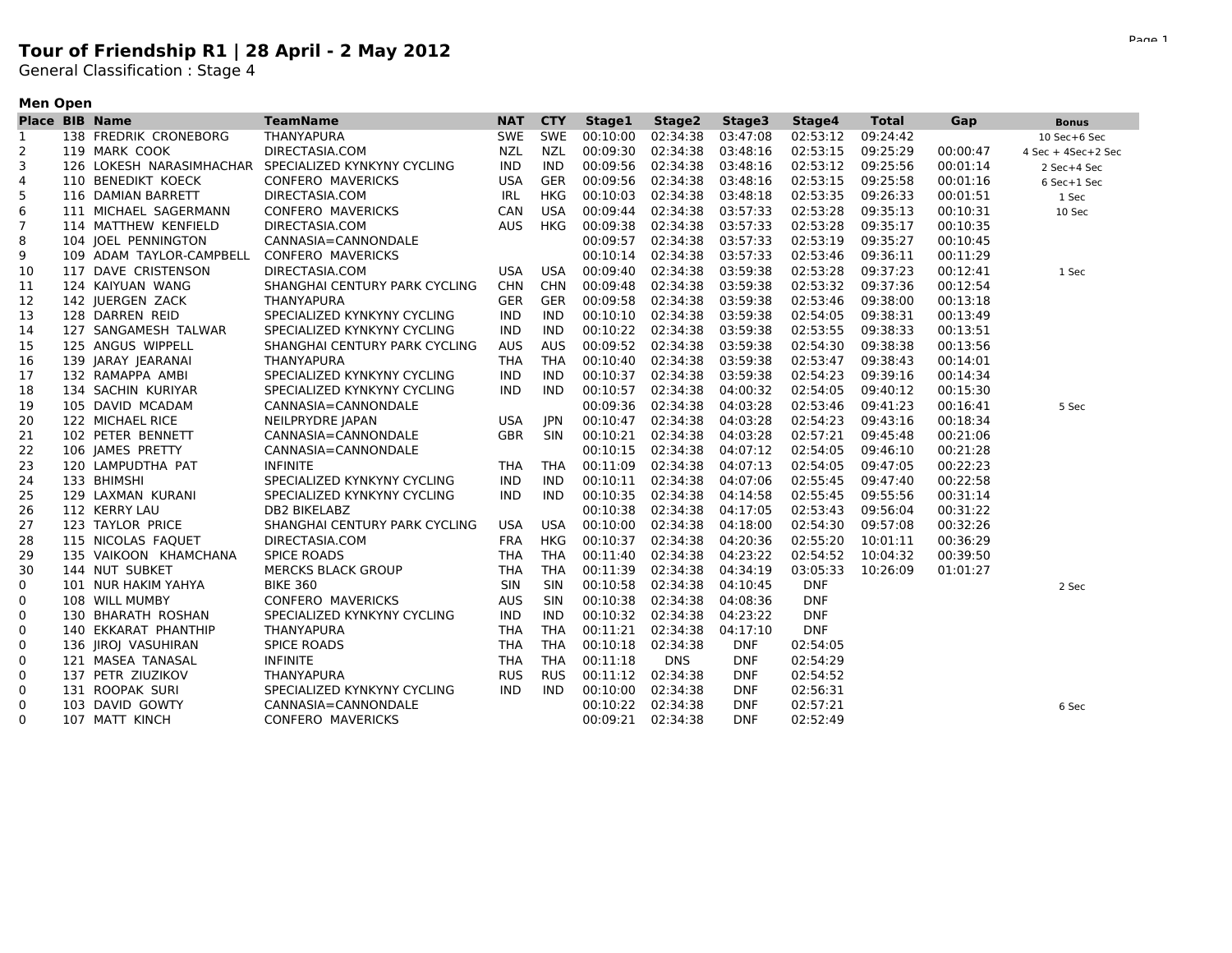#### **Men Junior**

|    | <b>Place BIB Name</b> | TeamName                    | <b>NAT</b> | <b>CTY</b> | <b>Stage1</b>                | Stage2     | Stage3                                 | Stage4   | <b>Total</b> | Gap      | <b>Bonus</b>                    |
|----|-----------------------|-----------------------------|------------|------------|------------------------------|------------|----------------------------------------|----------|--------------|----------|---------------------------------|
|    | 204 NAVEEN            | SPECIALIZED KYNKYNY CYCLING | IND.       | IND.       |                              |            | 00:10:18  02:34:38  02:36:58           | 02:53:32 | 08:15:07     |          | $1$ Sec + 5 Sec + 10 Sec + 4 Se |
|    | 206 NOPNAN POLKSORN   | POWER FORCE - RAMA 5        | THA        | THA        |                              |            | 00:11:05  02:34:38  02:36:58  02:53:30 |          | 08:15:59     | 00:00:52 | $6$ Sec $+$ $6$ Sec $+$ $6$ Sec |
|    | 205 NOPNON POLKASORN  | <b>POWER FORCE - RAMA 5</b> | THA        | THA        |                              |            | 00:11:17  02:34:38  02:36:58           | 02:54:53 | 08:17:41     | 00:02:34 | $10$ Sec + 4 Sec + 1 Sec        |
| 4  | 202 SOMPECH IINO      | INFINITE                    | THA        | THA        |                              |            | 00:10:38  02:34:38  02:54:26  02:53:22 |          | 08:32:52     | 00:17:45 | $4$ Sec + 2 Sec+10 Sec          |
| 5. | 207 SIVAKORN NAKCHOO  | <b>POWER FORCE - RAMA 5</b> | THA        | THA        | 00:11:15  02:34:38  02:54:57 |            |                                        | 02:54:18 | 08:35:05     | 00:19:58 | $2$ Sec + $1$ Sec + $2$ Sec     |
| 6  | 203 GUNDE SVENSSON    | TTCT                        | ТНА        | THA        | 00:11:53  02:34:38  03:12:32 |            |                                        | 03:27:39 | 09:26:42     | 01:11:35 |                                 |
|    | 201 IZ JIAN SONG HO   | ACS INTERNATIONAL           | <b>SIN</b> | <b>SIN</b> | 00:11:39                     | <b>DNS</b> | 03:14:54                               | 03:37:15 |              |          |                                 |

#### **Men 30-39 years of age**

|                | <b>Place BIB Name</b>       | <b>TeamName</b>                                               | <b>NAT</b> | <b>CTY</b> | Stage1            | Stage2            | Stage3     | Stage4     | <b>Total</b> | Gap      | <b>Bonus</b>            |
|----------------|-----------------------------|---------------------------------------------------------------|------------|------------|-------------------|-------------------|------------|------------|--------------|----------|-------------------------|
| 1              | 327 NICOLAS MAGNAN          | <b>INFINITE</b>                                               | <b>THA</b> | <b>THA</b> |                   | 00:09:32 02:32:51 | 03:51:06   | 02:52:02   | 09:25:16     |          | $5$ Sec + 6 Sec + 4 Sec |
| $\overline{2}$ | 324 PETER HOPE              | <b>FUJI ASIA</b>                                              | <b>AUS</b> | SIN        | 00:09:30          | 02:32:51          | 03:51:06   | 02:52:07   | 09:25:28     | 00:00:12 | 4 Sec+2 Sec             |
| 3              | 316 NICK SWALLOW            | <b>CYCLEWORX</b>                                              | <b>GBR</b> | <b>SIN</b> | 00:09:55          | 02:32:51          | 03:51:06   | 02:52:07   | 09:25:49     | 00:00:33 | 10 Sec                  |
| 4              | 318 DANNY FENG              | <b>CYCLEWORX</b>                                              | <b>SIN</b> | <b>SIN</b> | 00:10:15          | 02:32:51          | 03:51:07   | 02:52:17   | 09:26:28     | 00:01:12 | 2 Sec                   |
| 5              | 329 BRYCE BENAT             | <b>TTCT</b>                                                   | <b>THA</b> | THA        | 00:10:17          | 02:32:51          | 03:51:08   | 02:52:17   | 09:26:32     | 00:01:16 | 1 Sec                   |
| 6              | 328 PATRICE ROBUSTELLI      | <b>TTCT</b>                                                   | <b>THA</b> | <b>THA</b> | 00:10:01          | 02:32:51          | 03:55:23   | 02:51:24   | 09:29:29     | 00:04:13 | 10 Sec                  |
| $\overline{7}$ | 309 BEN ARNOTT              | CONFERO MAVERICKS                                             | GBR        | SIN        | 00:10:08          | 02:32:51          | 03:54:20   | 02:52:19   | 09:29:38     | 00:04:22 |                         |
| 8              | 320 ROMEO CAMINGAO          | <b>EXCELLENT NOODLE</b>                                       | PHI        | PHI        |                   | 00:10:31 02:32:51 | 03:54:20   | 02:52:07   | 09:29:44     | 00:04:28 | 4 Sec+1 Sec             |
| 9              | 325 MICHEL VELASCO          | <b>FUJI ASIA</b>                                              | <b>SIN</b> | <b>SIN</b> | 00:09:52          | 02:32:51          | 03:55:23   | 02:52:26   | 09:30:32     | 00:05:16 |                         |
| 10             | 308 BRIAN JOHNSEN           | <b>CONFERO MAVERICKS</b>                                      |            |            | 00:09:36          | 02:32:51          | 03:55:23   | 02:52:57   | 09:30:47     | 00:05:31 |                         |
| 11             |                             | 338 WORAPHOT ATIKARNBODEESAWASDEE HOTEL=BIKE STATION CYC THA  |            | THA        | 00:09:46          | 02:32:51          | 03:57:41   | 02:51:29   | 09:31:41     | 00:06:25 | 6 Sec                   |
| 12             | 307 ARON AKESSON            | COLOSSI.CC                                                    | <b>SWE</b> | <b>HKG</b> | 00:09:46          | 02:32:51          | 03:57:41   | 02:52:12   | 09:32:30     | 00:07:14 |                         |
| 13             | 319 RAYMOND QUECK           | DB2 BIKELABZ                                                  |            |            | 00:10:00          | 02:32:51          | 03:57:40   | 02:52:26   | 09:32:57     | 00:07:41 |                         |
| 14             | 313 JODY CHAPMAN            | CONFERO MAVERICKS                                             | GBR        | <b>SIN</b> | 00:10:32 02:32:51 |                   | 03:57:41   | 02:52:36   | 09:33:40     | 00:08:24 |                         |
| 15             | 302 DAVID COX               | ANZA                                                          |            |            | 00:11:01          | 02:32:51          | 03:57:41   | 02:52:33   | 09:34:06     | 00:08:50 |                         |
| 16             | 303 GRAHAM DOLAN            | <b>BIKE 360</b>                                               | GBR        | <b>GBR</b> | 00:10:12          | 02:32:51          | 04:01:20   | 02:52:43   | 09:37:06     | 00:11:50 |                         |
| 17             | 333 RENE TABLANTE           | PLDT                                                          | PHI        | PHI        | 00:10:19          | 02:32:51          | 04:05:42   | 02:52:41   | 09:41:33     | 00:16:17 |                         |
| 18             | 312 CHRIS NYONYINTONO       | <b>CONFERO MAVERICKS</b>                                      | <b>GBR</b> | <b>SIN</b> | 00:10:17          | 02:32:51          | 04:05:42   | 02:54:05   | 09:42:55     | 00:17:39 |                         |
| 19             | 330 ALEXANDER LIAUW         | N/A                                                           |            |            | 00:10:54          | 02:32:51          | 04:05:42   | 02:54:27   | 09:43:54     | 00:18:38 |                         |
| 20             | 346 SAKAMATO SHINYA         | N/A                                                           | JPN        | <b>JPN</b> | 00:11:03          | 02:32:51          | 04:07:38   | 02:52:41   | 09:44:13     | 00:18:57 |                         |
| 21             | 305 MD FAZBOI               | <b>BIKE 360</b>                                               |            |            | 00:10:11          | 02:32:51          | 04:11:11   | 02:52:40   | 09:46:51     | 00:21:35 | 2 Sec                   |
| 22             | 339 PISSANU KITTIPAKORN     | SAWASDEE HOTEL=BIKE STATION CYC THA                           |            | THA        | 00:10:08          | 02:32:51          | 04:12:04   | 02:52:49   | 09:47:52     | 00:22:36 |                         |
| 23             | 306 EDWARD CLUER            | COLOSSI.CC                                                    | GBR        | <b>HKG</b> | 00:10:22          | 02:32:51          | 04:13:57   | 02:52:43   | 09:49:52     | 00:24:36 | 1 Sec                   |
| 24             | 310 DAVID WILKINS           | <b>CONFERO MAVERICKS</b>                                      | <b>GBR</b> | <b>SIN</b> | 00:09:59          | 02:32:51          | 04:11:11   | 02:55:55   | 09:49:56     | 00:24:40 |                         |
| 25             | 322 RG ROA                  | <b>FITNESS FIRST</b>                                          | PHI        | PHI        | 00:10:45          | 02:32:51          | 04:13:57   | 02:52:30   | 09:50:03     | 00:24:47 |                         |
| 26             | 336 MARK RIVERA             | PLDT                                                          | PHI        | PHI        | 00:11:15          | 02:32:51          | 04:12:29   | 02:55:15   | 09:51:50     | 00:26:34 |                         |
| 27             | 345 ZENNON KAPRON           | SHANGHAI CENTURY PARK CYCLING                                 | <b>USA</b> | <b>USA</b> | 00:11:03          | 02:32:51          | 04:19:15   | 02:54:27   | 09:57:36     | 00:32:20 |                         |
| 28             | 304 GANESH SIVARAI          | <b>BIKE 360</b>                                               | SIN        | <b>SIN</b> |                   | 00:11:11 02:32:51 | 04:21:49   | 02:53:27   | 09:59:18     | 00:34:02 |                         |
| 29             | 323 PAOLO SAULER            | <b>FITNESS FIRST</b>                                          | PHI        | PHI        | 00:10:52          | 02:32:51          | 04:12:04   | 03:04:56   | 10:00:43     | 00:35:27 |                         |
| 30             | 340 STEPHEN PEPPER ROSS     | SAWASDEE HOTEL=BIKE STATION CYC THA                           |            | <b>THA</b> | 00:10:45          | 02:32:51          | 04:12:29   | 03:08:27   | 10:04:32     | 00:39:16 | 6 Sec                   |
| 31             |                             | 343 VORAMONTEE THARINJAROESAWASDEE HOTEL=BIKE STATION CYC THA |            | THA        | 00:11:23          | 02:32:51          | 04:12:29   | 03:08:27   | 10:05:10     | 00:39:54 |                         |
| 32             | 317 CHRISTOPHER SWALLO      | <b>CYCLEWORX</b>                                              | GBR        | <b>SIN</b> | 00:11:19          | 02:32:51          | 04:20:06   | 03:05:23   | 10:09:39     | 00:44:23 |                         |
| 33             | 326 VINCENT TAM             | <b>INFINITE</b>                                               | <b>THA</b> | THA        | 00:09:52          | 02:32:51          | 04:30:05   | 02:57:16   | 10:09:54     | 00:44:38 | 10 Sec                  |
| 34             | 301 ENDRE PEDERSEN          | <b>ANZA</b>                                                   | <b>NOR</b> | <b>HKG</b> | 00:10:01          | 02:32:51          | 04:13:57   | 03:15:30   | 10:12:19     | 00:47:03 |                         |
| 35             | 315 RICHARD DONALDSON       | <b>CONFERO MAVERICKS</b>                                      | <b>GBR</b> | <b>SIN</b> | 00:10:27          | 02:32:51          | 04:40:00   | 03:11:03   | 10:34:21     | 01:09:05 |                         |
| 36             | 332 MAKOTO SHIMAMOTO        | <b>NEXT STAGE</b>                                             | JPN        | JPN        | 00:11:20          | 02:32:51          | 04:27:11   | 03:26:37   | 10:37:59     | 01:12:43 |                         |
| 37             | 331 HIROTOSHI OTA           | <b>NEXT STAGE</b>                                             | JPN        | JPN        | 00:12:13          | 03:32:13          | 04:29:00   | 03:10:27   | 11:23:53     | 01:58:37 |                         |
| 38             | 311 GEOFF POLLARD           | CONFERO MAVERICKS                                             | <b>AUS</b> | SIN        | 00:10:34          | 02:32:51          | 05:02:45   | 03:43:17   | 11:29:27     | 02:04:11 |                         |
| 0              | 314 ADRIO NIRO              | <b>CONFERO MAVERICKS</b>                                      | <b>ITA</b> | <b>SIN</b> |                   | 00:10:59 02:32:51 | <b>DNF</b> | <b>DNF</b> |              |          |                         |
| 0              | 321 RIENZI DEL ROSARIO      | <b>FITNESS FIRST</b>                                          | PHI        | PHI        |                   |                   |            | <b>DNF</b> |              |          |                         |
| 0              | 341 TITIRAT DAOPRADUB       | SAWASDEE HOTEL=BIKE STATION CYC THA                           |            | THA        |                   |                   |            | <b>DNF</b> |              |          |                         |
| 0              | 342 ASUNIT LARPCHAROEN      | SAWASDEE HOTEL=BIKE STATION CYC THA                           |            | THA        |                   | 00:10:21 02:32:51 | 05:03:53   | <b>DNF</b> |              |          |                         |
| 0              | 337 TIMOTHY JOSEPT(TJ) ISLA | <b>PLDT</b>                                                   | PHI        | PHI        | 00:11:06          | 02:32:51          | <b>DNF</b> | 02:52:41   |              |          |                         |
| 0              | 347 GREG SVARC              | <b>CYCLEWORX</b>                                              | <b>USA</b> | <b>SIN</b> | <b>DNS</b>        | 02:32:51          | 04:13:57   | 02:53:27   |              |          |                         |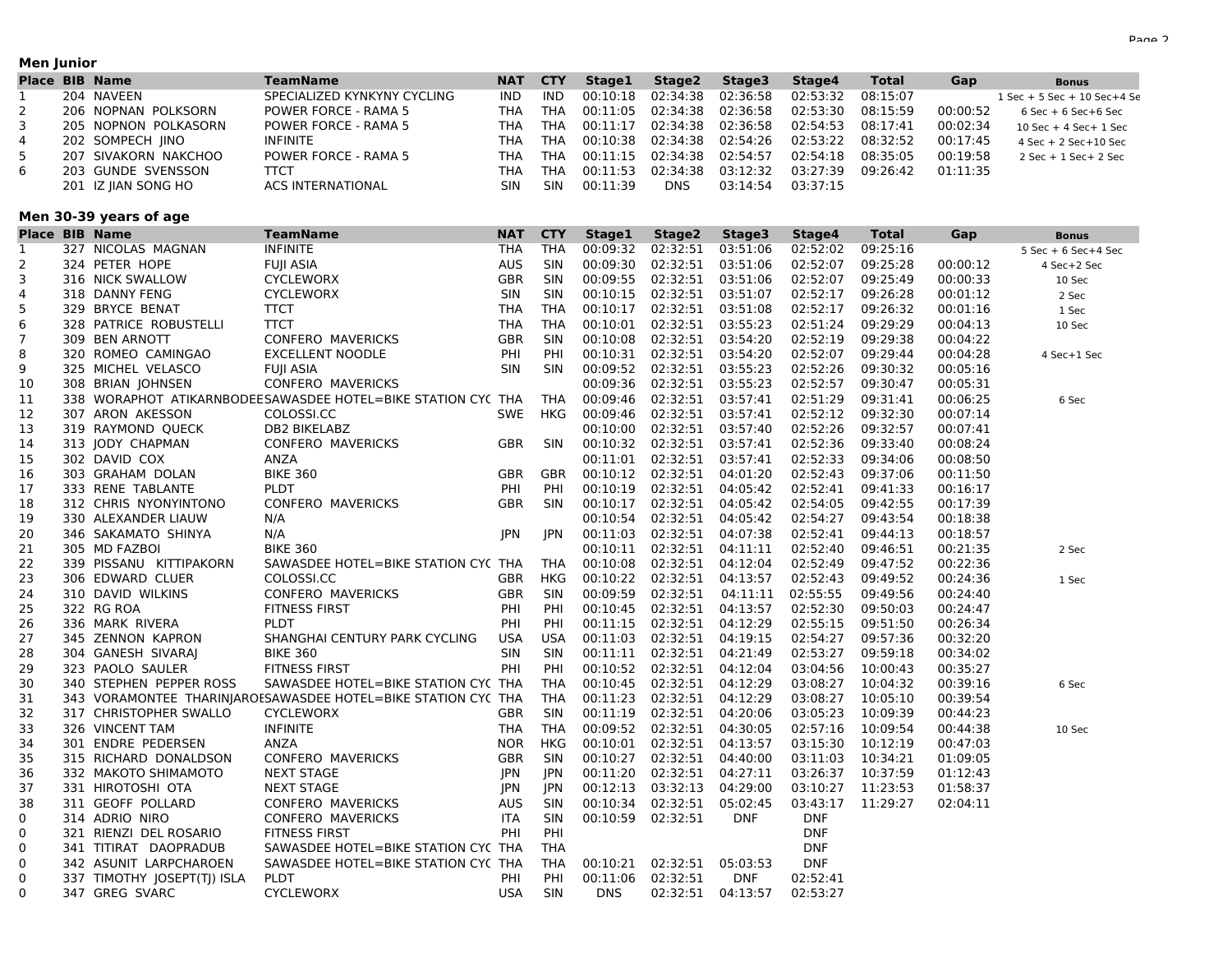| 334 FRITZ MARTINEZ   | <b>PLDT</b> | PHI |  | DNF        | 02:54:19 |
|----------------------|-------------|-----|--|------------|----------|
| 335 GABRIEL LICHAUCO | PLDT        | PHI |  | <b>DNF</b> | 03:17:15 |

|                | Men 40-49 years of age |                         |                                       |            |            |          |          |            |            |          |          |                     |  |  |
|----------------|------------------------|-------------------------|---------------------------------------|------------|------------|----------|----------|------------|------------|----------|----------|---------------------|--|--|
|                |                        | <b>Place BIB Name</b>   | <b>TeamName</b>                       | <b>NAT</b> | <b>CTY</b> | Stage1   | Stage2   | Stage3     | Stage4     | Total    | Gap      | <b>Bonus</b>        |  |  |
| 1              |                        | 440 STEPHEN AMES        | OPTIMA CAPITAL MAVERICKS              |            |            | 00:09:53 | 02:38:56 | 03:51:15   | 02:51:47   | 09:31:43 |          | 2 Sec+6 Sec         |  |  |
| 2              |                        | 439 ALAN GRANT          | OPTIMA CAPITAL MAVERICKS              | <b>GBR</b> | <b>SIN</b> | 00:09:59 | 02:38:56 | 03:51:15   | 02:51:44   | 09:31:43 |          | 1 Sec+10 Sec        |  |  |
| 3              |                        | 407 ARNAUD SELUKOV      | <b>ANZA</b>                           |            |            | 00:09:54 | 02:38:56 | 03:51:15   | 02:52:08   | 09:32:02 | 00:00:19 | 10 Sec+1 Sec        |  |  |
| 4              |                        | 416 JON MALNICK         | <b>CUORE SUISSE</b>                   | <b>GBR</b> | THA        | 00:10:11 | 02:38:56 | 03:51:15   | 02:51:48   | 09:32:02 | 00:00:19 | 4 Sec+4 Sec         |  |  |
| 5              |                        | 422 YSMAEL GENDRANO     | <b>EXCELLENT NOODLE</b>               | PHI        | PHI        | 00:10:21 | 02:38:56 | 03:51:15   | 02:52:08   | 09:32:27 | 00:00:44 | 5 Sec + 6 Sec+2 Sec |  |  |
| 6              |                        | 438 DAI MATSUI          | <b>NEXT STAGE</b>                     | JPN        | JPN        | 00:11:28 | 02:38:56 | 03:51:20   | 02:52:29   | 09:34:13 | 00:02:30 |                     |  |  |
| $\overline{7}$ |                        | 429 THOMAS WIEGAND      | MOBILE EDGE SPECIALIZED RACING-SI GER |            | GER        | 00:09:31 | 02:38:56 | 03:55:25   | 02:52:49   | 09:36:41 | 00:04:58 |                     |  |  |
| 8              |                        | 403 RICHARD THEVENON    | ANZA                                  |            |            | 00:10:22 | 02:38:56 | 04:04:20   | 02:52:49   | 09:46:27 | 00:14:44 |                     |  |  |
| 9              |                        | 409 GUILLERMO HERRERA   | ANZA                                  |            |            | 00:10:02 | 02:38:56 | 03:57:39   | 03:00:07   | 09:46:38 | 00:14:55 | 6 Sec               |  |  |
| 10             |                        | 419 FIDEL KREUZER       | <b>CUORE SUISSE</b>                   | GER        | THA        | 00:09:47 | 02:38:56 | 03:57:39   | 03:00:26   | 09:46:48 | 00:15:05 |                     |  |  |
| 11             |                        | 444 RICHARD PAINE       | OPTIMA CAPITAL MAVERICKS              |            |            | 00:10:05 | 02:38:56 | 04:04:21   | 02:54:08   | 09:47:26 | 00:15:43 | 4 Sec               |  |  |
| 12             |                        | 445 CHRIS SZPOJNAROWICZ | OPTIMA CAPITAL MAVERICKS              | <b>GBR</b> | <b>SIN</b> | 00:10:28 | 02:38:56 | 03:58:49   | 03:00:06   | 09:48:19 | 00:16:36 |                     |  |  |
| 13             |                        | 427 LUCA BENEDINI       | <b>KYNKYNY</b>                        | <b>ITA</b> | <b>USA</b> | 00:10:12 | 02:38:56 | 04:03:58   | 03:00:16   | 09:53:22 | 00:21:39 |                     |  |  |
| 14             |                        | 404 STEPHEN PENNELL     | ANZA                                  |            |            | 00:10:25 | 02:38:56 | 04:04:21   | 03:00:13   | 09:53:55 | 00:22:12 |                     |  |  |
| 15             |                        | 426 STEPHEN SOSLER      | <b>KYNKYNY</b>                        | <b>USA</b> | IND        | 00:10:25 | 02:38:56 | 04:04:21   | 03:00:40   | 09:54:22 | 00:22:39 |                     |  |  |
| 16             |                        | 421 DIRK NICOLAY        | DB2 BIKELABZ                          |            |            | 00:10:38 | 02:38:56 | 04:04:21   | 03:00:40   | 09:54:35 | 00:22:52 |                     |  |  |
| 17             |                        | 415 VEERACHAI SANGKARAT | <b>CUORE SUISSE</b>                   | THA        | THA        | 00:11:13 | 02:38:56 | 04:04:21   | 03:00:06   | 09:54:36 | 00:22:53 |                     |  |  |
| 18             |                        | 433 ROBERT MEEK         | <b>FUJI ASIA</b>                      | <b>GBR</b> | <b>GBR</b> | 00:11:23 | 02:38:56 | 04:04:21   | 03:00:15   | 09:54:55 | 00:23:12 |                     |  |  |
| 19             |                        | 441 ADAM HORLER         | OPTIMA CAPITAL MAVERICKS              |            |            | 00:10:24 | 02:38:56 | 04:04:21   | 03:01:48   | 09:55:19 | 00:23:36 | 10 Sec              |  |  |
| 20             |                        | 431 EFFANDY ROSLI       | MOBILE EDGE SPECIALIZED RACING-SI     | SIN        | <b>SIN</b> | 00:10:38 | 02:38:56 | 04:04:21   | 03:02:24   | 09:56:18 | 00:24:35 | 1 Sec               |  |  |
| 21             |                        | 428 MATT BARRETT        | <b>KYNKYNY</b>                        | <b>GBR</b> | IND        | 00:10:38 | 02:38:56 | 04:09:21   | 03:00:14   | 09:59:09 | 00:27:26 |                     |  |  |
| 22             |                        | 417 HAMISH KEITH        | <b>CUORE SUISSE</b>                   | <b>GBR</b> | THA        | 00:09:42 | 02:38:56 | 04:22:07   | 02:53:00   | 10:03:45 | 00:32:02 |                     |  |  |
| 23             |                        | 424 SILVESTER NUM       | <b>INFINITE</b>                       | <b>THA</b> | <b>THA</b> | 00:10:56 | 02:38:56 | 04:14:51   | 03:00:06   | 10:04:49 | 00:33:06 |                     |  |  |
| 24             |                        | 423 RUEL GENDRANO       | <b>EXCELLENT NOODLE</b>               | PHI        | PHI        | 00:11:02 | 02:38:56 | 04:14:54   | 02:59:58   | 10:04:50 | 00:33:07 |                     |  |  |
| 25             |                        | 414 FILIP DE TROETSEL   | <b>CUORE SUISSE</b>                   | <b>BEL</b> | <b>BEL</b> | 00:11:07 | 02:39:16 | 04:14:51   | 03:00:06   | 10:05:20 | 00:33:37 |                     |  |  |
| 26             |                        | 437 SATOSHI FUJIWARA    | <b>NEXT STAGE</b>                     | <b>JPN</b> | JPN        | 00:11:10 | 02:38:56 | 04:17:11   | 02:59:52   | 10:07:09 | 00:35:26 |                     |  |  |
| 27             |                        | 410 KEITH POWELL        | COLOSSI.CC                            | GBR        | <b>HKG</b> | 00:10:09 | 02:38:56 | 04:22:28   | 03:01:22   | 10:12:55 | 00:41:12 |                     |  |  |
| 28             |                        | 418 RENE BROTZGE        | <b>CUORE SUISSE</b>                   | SUI        | THA        | 00:10:38 | 02:38:56 | 04:22:39   | 03:02:16   | 10:14:29 | 00:42:46 |                     |  |  |
| 29             |                        | 408 DONAL LOUGHREY      | ANZA                                  |            |            | 00:11:20 | 02:38:56 | 04:22:39   | 03:01:43   | 10:14:38 | 00:42:55 |                     |  |  |
| 30             |                        | 411 GLEN PENDRY         | COLOSSI.CC                            |            |            | 00:11:41 | 02:38:56 | 04:22:53   | 03:01:22   | 10:14:52 | 00:43:09 |                     |  |  |
| 31             |                        | 406 ALAN BENSON         | ANZA                                  | <b>IRL</b> | <b>SIN</b> | 00:10:48 | 02:38:56 | 04:22:39   | 03:03:19   | 10:15:42 | 00:43:59 |                     |  |  |
| 32             |                        | 448 MARTIN LORENZO      | <b>PLDT</b>                           | PHI        | PHI        | 00:10:33 | 02:38:56 | 04:14:53   | 03:11:33   | 10:15:55 | 00:44:12 |                     |  |  |
| 33             |                        | 443 PAUL DALTON         | OPTIMA CAPITAL MAVERICKS              | <b>AUS</b> | <b>SIN</b> | 00:10:19 | 02:38:56 | 04:27:37   | 03:01:01   | 10:17:53 | 00:46:10 |                     |  |  |
| 34             |                        | 447 PETER GONZALEZ      | <b>PLDT</b>                           | PHI        | PHI        | 00:10:55 | 02:38:56 | 04:32:41   | 03:01:01   | 10:23:33 | 00:51:50 |                     |  |  |
| 35             |                        | 434 KEITH RUSSELL       | N/A                                   | <b>GBR</b> | <b>GBR</b> | 00:11:08 | 02:38:56 | 04:32:41   | 03:01:01   | 10:23:46 | 00:52:03 |                     |  |  |
| 36             |                        | 449 ALLEN LUETH         | SHANGHAI CENTURY PARK CYCLING         | <b>USA</b> | <b>USA</b> | 00:10:32 | 02:38:56 | 04:22:39   | 03:18:38   | 10:30:45 | 00:59:02 |                     |  |  |
| 37             |                        | 442 MATT LODGE          | OPTIMA CAPITAL MAVERICKS              |            |            | 00:10:07 | 02:38:56 | 04:52:44   | 03:00:42   | 10:42:29 | 01:10:46 |                     |  |  |
| 38             |                        | 453 STEPHEN CAMPBELL    | TWICKENHAM CYCLING CLUB               | <b>GBR</b> | <b>GBR</b> | 00:10:28 | 02:38:56 | 04:36:00   | 03:19:39   | 10:45:03 | 01:13:20 |                     |  |  |
| 39             |                        | 405 JOHN BATEMAN        | ANZA                                  |            |            | 00:11:24 | 02:38:56 | 04:36:00   | 03:20:28   | 10:46:48 | 01:15:05 |                     |  |  |
| 40             |                        | 412 GILLES BANZIGER     | <b>CUORE SUISSE</b>                   | <b>SUI</b> | THA        | 00:10:39 | 02:38:56 | 04:38:24   | 03:20:43   | 10:48:42 | 01:16:59 |                     |  |  |
| 41             |                        | 430 CHINHIM NEO         | MOBILE EDGE SPECIALIZED RACING-S      | SIN        | <b>SIN</b> | 00:10:30 | 02:38:56 | 04:36:00   | 03:23:45   | 10:49:11 | 01:17:28 |                     |  |  |
| 42             |                        | 402 COLIN WHITEHEAD     | ANZA                                  | <b>GBR</b> |            | 00:11:28 | 02:38:56 | 04:45:06   | 03:23:59   | 10:59:29 | 01:27:46 |                     |  |  |
| 43             |                        | 450 HIDEO KUDO          | SHANGHAI CENTURY PARK CYCLING         | JPN        | JPN        | 00:11:40 | 02:38:56 | 04:52:56   | 03:34:38   | 11:18:10 | 01:46:27 |                     |  |  |
| 0              |                        | 432 PATRICK DUBRAVICA   | <b>SPICE ROADS</b>                    | <b>AUS</b> | THA        |          |          |            | <b>DNF</b> |          |          |                     |  |  |
| 0              |                        | 435 DANIEL BROWN        | N/A                                   | <b>GBR</b> | <b>GBR</b> | 00:10:56 | 02:38:56 | 04:15:34   | <b>DNF</b> |          |          |                     |  |  |
| 0              |                        | 436 GOICHI MATSUI       | <b>NEXT STAGE</b>                     | JPN        |            | 00:11:54 | 03:21:53 | <b>DNF</b> | <b>DNF</b> |          |          |                     |  |  |
| 0              |                        | 452 JOS WALLIG          | SIAM BIKE TOUR PHUKET                 |            | JPN        | 00:10:08 | 02:38:56 | <b>DNF</b> | <b>DNF</b> |          |          |                     |  |  |
| 0              |                        | 413 ROGER BURKHALTER    | <b>CUORE SUISSE</b>                   | <b>SUI</b> | THA        |          |          |            | <b>DNS</b> |          |          |                     |  |  |
| 0              |                        | 451 BERGGREN BJORN      | SHANGHAI CENTURY PARK CYCLING         |            |            | 00:10:51 | 02:38:56 | <b>DNF</b> | 03:01:25   |          |          |                     |  |  |
| 0              |                        | 425 DOUGLAS SMITH       | <b>KYNKYNY</b>                        | <b>GBR</b> | <b>IND</b> | 00:10:38 | 02:59:45 | <b>DNF</b> | 03:02:23   |          |          |                     |  |  |
| 0              |                        |                         |                                       | <b>GBR</b> | <b>SIN</b> | 00:09:40 | 02:38:56 | <b>DNF</b> | 03:03:19   |          |          |                     |  |  |
|                |                        | 401 MARK HALLER         | ANZA                                  |            |            |          |          |            |            |          |          | 2 Sec               |  |  |